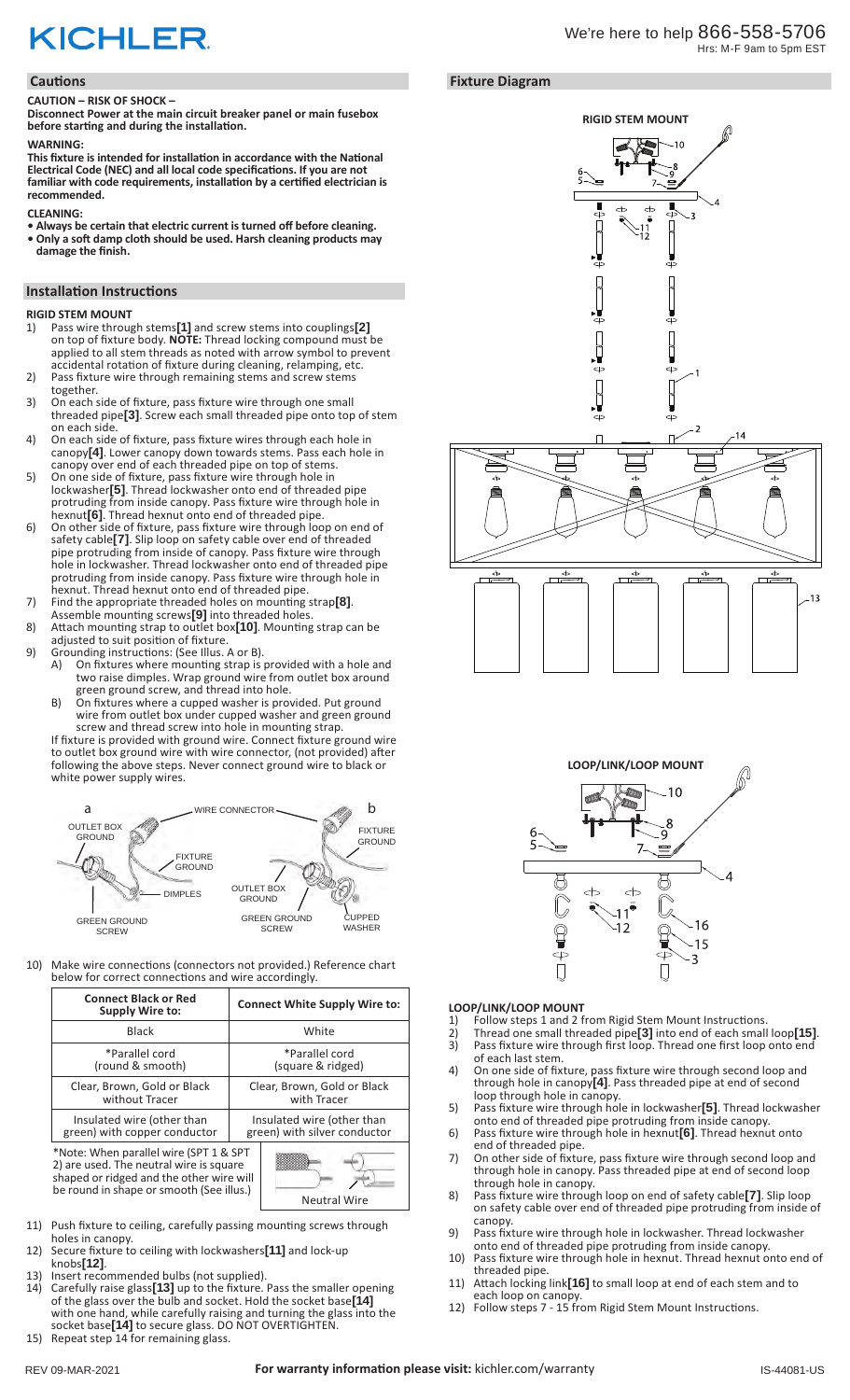# **KICHLER**

#### **Précautions Diagramme d'appareils**

**ATTENTION – RISQUE DE DÉCHARGES ÉLECTRIQUES – Couper le courant au niveau du panneau du disjoncteur du circuit principal ou de la boîte à fusibles principale avant de procéder à l'installation.**

#### **ATTENTION:**

**Ce luminaire doit être installé conformément aux codes d'électricité nationaux (NEC) et satisfaire toutes les spécifications des codes locaux. Si vous ne connaissez pas les exigences de ces codes, il est recommandé de confier l'installation à un électricien certifié.**

#### **NETTOYAGE:**

- **Soyez toujours certain que l'alimentation électrique du luminaire est fermée avant le nettoyage.**
- **N'utilisez qu'un chiffon doux humide. Les produits de nettoyage acides/abrasifs peuvent endommager le fini.**

#### **Instructions d'installation**

#### **INSTALLATION SUR TIGE CANNELÉE**

- 1) Acheminer le fil par les tiges**[1]** et visser les tiges dans les accouplements**[2]** en haut du luminaire. **REMARQUE :** Appliquer le frein filet sur tous les filets de la tige indiqués par le symbole de la flèche pour empêcher la rotation accidentelle du luminaire pendant le nettoyage, changement d'ampoule, etc.
- 2) Acheminer le fil du luminaire par les tiges restantes et visser les tiges ensemble.
- 3) De chaque côté du luminaire, passer un fil du luminaire par un petit tuyau fileté**[3]**. Visser tous les petits tubes filetés sur le dessus de la tige de chaque côté**[3]**. Visser tous les petits tubes filetés sur le dessus de la tige de chaque côté.
- 4) De chaque côté du luminaire, passer les fils du luminaire à travers chaque trou dans le cache**[4]**. Abaisser le cache sur les tiges. Passer chaque trou dans le cache sur l'extrémité de chaque tube fileté situé au-dessus des tiges.
- 5) De chaque côté du luminaire, passer un fil du luminaire par le trou dans une rondelle de blocage**[5]**. Visser la rondelle de blocage sur l'extrémité du tube fileté sortant de l'intérieur du cache. Passer le fil du luminaire par le trou situé dans l'écrou hexagonal**[6]**. Visser l'écrou hexagonal sur l'extrémité du tube fileté.
- 6) Sur l'autre côté du luminaire, passer le fil du luminaire par la boucle située à l'extrémité du câble de sécurité**[7]**. Passer une boucle sur câble de sécurité sur l'extrémité du tube fileté sortant de l'intérieur du cache. Passer le fil du luminaire par le trou situé dans la rondelle de blocage. Visser la rondelle de blocage sur l'extrémité du tube fileté sortant de l'intérieur du cache. Passer le fil du luminaire par le trou situé dans l'écrou hexagonal. Visser l'écrou hexagonal sur l'extrémité du tube fileté.
- 7) Trouver les trous filetés appropriés sur la barrette de montage**[8]**. Vissez les vis de montage**[9]** dans les trous filetés.
- 8) Visser la barrette de montage à la boite de jonction**[10]**. La barrette de montage peut etre ajustée pour convenir à la position de l'applique.
- 9) Connecter les fils (connecteurs non fournis). Se reporter au tableau ci-dessous pour faire les connexions.

| Connecter le fil noir ou                                                                                                    | Connecter le fil blanc de la   |
|-----------------------------------------------------------------------------------------------------------------------------|--------------------------------|
| rouge de la boite                                                                                                           | boîte                          |
| A Noir                                                                                                                      | A Blanc                        |
| *Au cordon parallèle                                                                                                        | *Au cordon parallèle           |
| (rond et lisse)                                                                                                             | (à angles droits el strié)     |
| Au transparent, doré, marron,                                                                                               | Au transparent, doré, marron,  |
| ou noir sans fil distinctif                                                                                                 | ou noir avec un til distinctif |
| Fil isolé (sauf fil vert) avec                                                                                              | Fil isolé (sauf fil vert) avec |
| conducteur en cuivre                                                                                                        | conducteur en argent           |
| *Remarque: Avec emploi d'un fil<br>paralléle (SPT 1 et SPT 2). Le fil neutre<br>oet ó angles droits ou strió et l'outre fil |                                |

á angles droits ou strié et l'autre fil doit étre rond ou lisse (Voir le schéma). Fil Neutre



- 10) Pousser le luminaire vers le plafond en passant soigneusement les vis de montage par les trous dans le cache.
- 11) Fixer le luminaire sécuritairement au plafond avec des
- rodelles de blocage**[11]** et boutons de fixation**[12]**.
- 12) Installer les ampoules recommandées (non fournies). 13) Soulever soigneusement le verre**[13]** au niveau du luminaire. Passer la plus petite ouverture du verre sur l'ampoule et la douille. Tenir la base de la douille**[14]** d'une main, tout en soulevant et en tournant soigneusement le verre dans la base de la douille**[14]** pour fixer le verre. NE PAS SERRER EXCESSIVEMENT.
- 14) Répéter l'étape 13 pour l'autre verre.







#### **MONTAGE DES LIENS EN BOUCLE/MAILLON**



#### **MONTAGE DES LIENS EN BOUCLE/MAILLON**

- 1) Suivre les étapes 1 à 2 des instructions de Montage sur tige rigide.<br>2) Visser un petit tube fileté<sup>[3]</sup> sur l'extrémité de chaque petite 2) Visser un petit tube fileté**[3]** sur l'extrémité de chaque petite boucle**[15]**.
- 3) Passer le fil du luminaire par la première boucle. Visser une première boucle sur l'extrémité de chaque dernière tige.
- 4) Sur un des côtés du luminaire, passer le fil du luminaire par la deuxième boucle puis par le trou dans le cache**[4]**. Passer le tube fileté à l'extrémité de la deuxième boucle par le trou situé dans le cache.
- 5) Passer le fil du luminaire par le trou situé dans la rondelle de blocage**[5]**. Visser la rondelle de blocage sur l'extrémité du tube fileté sortant de l'intérieur du cache.
- 6) Passer le fil du luminaire par le trou situé dans l'écrou hexagonal**[6]**. Visser l'écrou hexagonal sur l'extrémité du tube fileté.
- 7) Sur l'autre côté du luminaire, passer le fil du luminaire par la deuxième boucle puis par le trou dans le cache. Passer le tube fileté à l'extrémité de la deuxième boucle par le trou dans le cache.
- 8) Passer le fil du luminaire par la boucle située à l'extrémité du câble de sécurité**[7]**. Passer une boucle sur câble de sécurité sur l'extrémité du tube fileté sortant de l'intérieur du cache.
- 9) Passer le fil du luminaire par le trou situé dans la rondelle de blocage. Visser la rondelle de blocage sur l'extrémité du tube fileté sortant de l'intérieur du cache.
- 10) Passer le fil du luminaire par le trou situé dans l'écrou hexagonal. Visser l'écrou hexagonal sur l'extrémité du tube fileté.
- 11) Attacher un maillon de verrouillage**[16]** à une petite boucle à l'extrémité de chaque tige et sur chaque boucle du cache.
- 12) Suivre les étapes de 7 à 14 des instructions de Montage sur tige rigide.